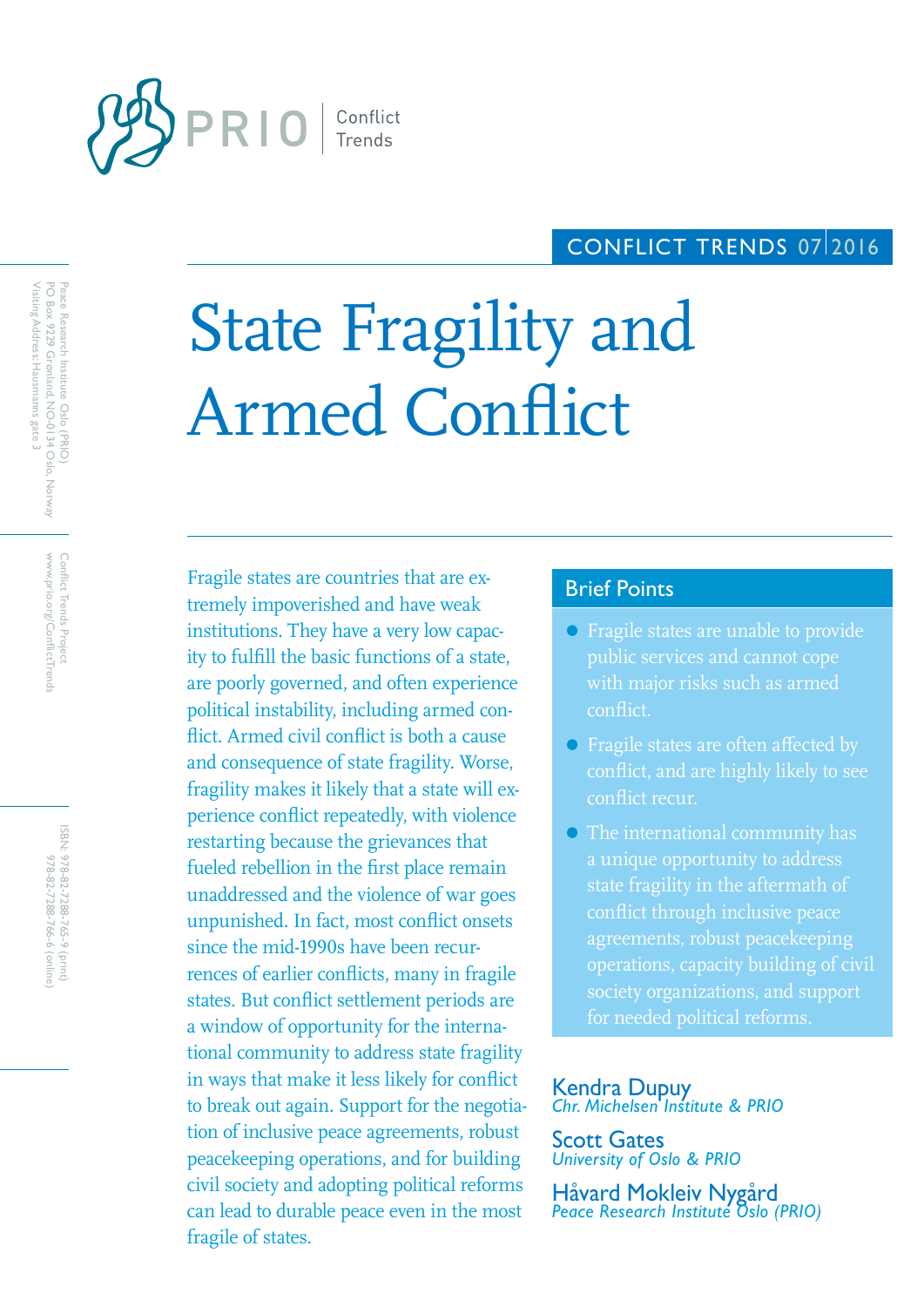#### **What Is State Fragility?**

"Fragility is the combination of exposure to risk and insufficient coping capacity of the state, system and/or communities to manage, absorb or mitigate those risks" (OECD 2016). Fragile states are poor countries that are generally unable to fulfill the basic functions of a state: to provide public goods to citizens, including law and order, services such as health and education, and the basic institutions for inclusive economic growth and political liberty. Such states are especially prone to environmental degradation and economic collapse, which can further exacerbate group-based grievances and inequalities. They are also generally highly corrupt. Fragility frequently results in major social and security crises, including protracted political crisis and instability, armed conflict, and the general escalation of both violence (both social and interpersonal) and social unrest.

The international community's ability to address state fragility is limited. Externally inducing state development is extraordinarily complex and difficult. Vested interests and institutional stickiness stand in the way. Despite deep and entrenched poverty, government officials in poor, fragile states like Zimbabwe, Haiti, and Guinea Bissau have few incentives to obey international pressures for reform. Rather, fragility provides opportunities for personal enrichment and the maintenance of political power since institutions are dysfunctional.

The settlement of armed conflict, however, opens a window of opportunity for the international community to address factors that exacerbate state fragility through peacebuilding efforts. Peacebuilding does not necessarily aim to affect state capacity directly. Rather, through peacekeeping operations and the facilitation of inclusive peace agreements that promote the role of civil society and provide protection against government repression, the international community can at least reduce the chances of war recurrence.

#### **Armed Conflict Is a Source and Consequence of State Fragility**

Many fragile states are affected by violent, armed civil conflict. Poverty is a key cause of conflict: low levels of socio-economic development inhibit the building of stable and strong political institutions capable of mediating and quelling conflict efficiently. Fragile economies, and especially a lack of employment opportunities, make joining rebellion relatively more attractive than dismal

alternatives. Additionally, the lack of economic development can be an important grievance motivating individuals to join rebel organizations.

Conflict is "development in reverse". Low levels of development lead to conflict and conflict in turn leads to even lower levels of development. Festering grievances and opportunism created by armed conflict lay the groundwork for conflict recurrence. Paul Collier has labeled this vicious circle "the conflict trap". This illustrates the concept of fragility: the chronic inability of a state to absorb or manage risks such as armed conflict.

The consequences of armed conflict are widespread and long-lasting after the end of a conflict. On average, conflict decreases GDP per capita by 15%. Figure 1 shows simulated GDP per capita levels for the 1970–2000 period for a country that started out at USD 1,100 per capita (about the level of Algeria in 1970). The dotted line shows the average growth trajectory for a non-conflict developing country. The dashed line shows the same for an identical country experiencing conflict – specifically, a country that had an outbreak of war in 1974 that lasted for thirteen years (up to 1986).

Immediately following the outbreak of the conflict, shown by the first blue line, the two trends diverge. GDP falls sharply in the conflict-affected country, but continues to grow in the otherwise identical country at peace. This effect notably persists long after the conflict ended (marked by the second blue line).

Toward the end of the conflict and in the initial post-conflict years, there is evidence of recovery. But the aggregate recovery growth is on average *not sufficient* to close the gap caused by the conflict; the median conflict-affected country is almost 10% below the devleopment trajectory it would have followed without the conflict. For some countries, the consequences of conflict are even worse, as shown by the bottom of the confidence interval on the green line in Figure 1. In rare cases, countries can experience growth miracles in the aftermath of conflict, wherein GDP growth exceeds what would have been expected without conflict. This is evident at the top of the confidence interval in Figure 1.

While the direct consequences of conflict are detrimental, the indirect consequences are even more so. For example, there is evidence of strong negative effects of conflict on the accessibility of water and adequate sanitation facilities. A lack of available safe drinking water in turn leads to high infant mortality levels and negatively impacts on

children's health issues more generally.

Armed conflict also has political effects. It inhibits democratization and exacerbates human rights abuses. In this way, conflict exacerbates pre-existing patterns of social and economic exclusion.

Conflict induces insecurity in leaders, causing them to resort to political incarceration, brutal subjugation, and torture in order to maintain their grip on power. Combating violent conflict has led to the development of militarized police states, as seen throughout the MENA region. The *modus operandi* of the elites in these states favors the use of coercion whenever they perceive their position to be threatened.

With no viable channels for voicing opposition in these contexts, civil society responds by taking to the streets. Riots, in turn, lead to an intensified state securitization and repression. This creates a dynamic in which conflict induces the state to be more repressive; repression begets riots; and riots create an even more repressive state. This is known as the "political conflict trap".

Figure 2 shows the probability that a country will engage in political terror against its citizens when facing different forms of civil conflict. Those states experiencing durable, recurring war are 80% more likely to engage in the worst forms of human rights abuse involving widespread torture and political incarceration (as coded on the Political Terror Scale).

When civil society is allowed to organize freely, elites can choose to embrace or oppose new ideas. In contrast, the oppression of new ideas leads to a radicalization of opposition movements. When such radicalized groups are successful in overthrowing the regime, they often also subsequently adapt a repressive approach to public debate, which in turn spawns new dissent.

### **A Window of Opportunity**

While under peaceful conditions, the international community cannot do much about state fragility. The opposite is true when conflicts are being resolved. Post-conflict environments offer a unique opportunity for the international community to engage with and start to address the various dimensions of state fragility. This may take a while; the parties may have to endure the cost of conflict for some time before peace seems ripe. Peace agreements fundamentally involve the belligerent parties to the conflict. Both parties sign when peace is more attractive than conflict.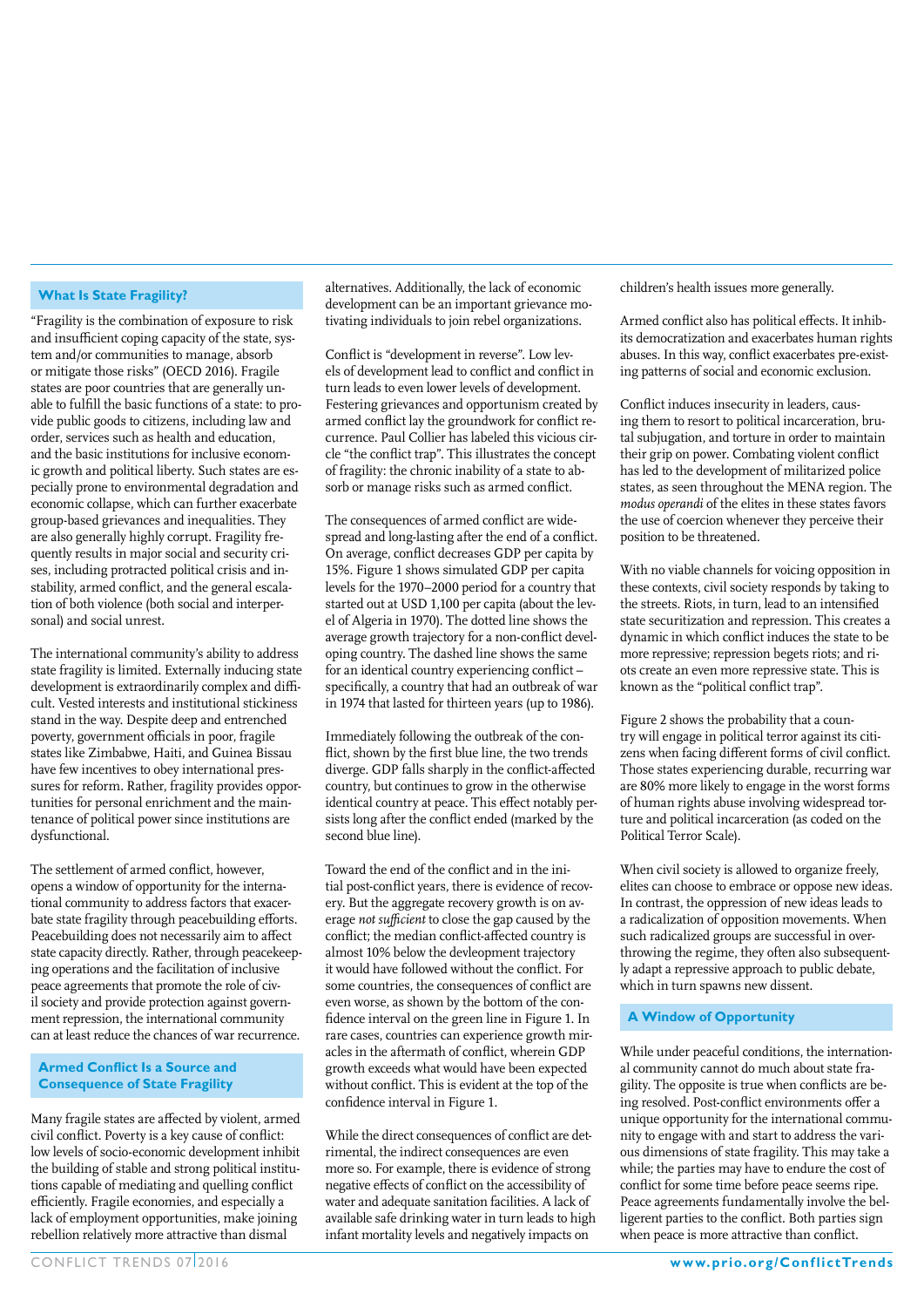

#### **Peacekeeping**

A central problem plaguing all peace agreements is the *commitment problem*. Commitment problems arise when actors can never really be certain that agreements will be honored. Commitments problems, however, are also acute in fragile settings since institutions are weak and there is no way to get the actors to credibly commit to their promises. In fragile settings that lack a truly independent judiciary or security sector, commitment problems will inevitably give rise to a *security dilemma*. Actors facing a security dilemma



Figure 2: Political Terror as a Consequence of Armed Civil Conflict

cannot take measures to secure themselves without this being percieved as threatening by other actors. Under the security dilemma, cooperation becomes extremely hard, and the incentive for the parties to a conflict is to prepare for future conflict and not to invest in peace or in building less fragile states.

The commitment problem is especially serious in civil wars. In the wake of conflict, demobilization and disarmament of the rebels' army tips the advantage towards the state. In many cases the state becomes increasingly exclusive and repressive, fueling resentment and grievances.

One way of addressing the commitment problem is through the deployment of peacekeepers. Peacekeeping operations (PKOs) work: they substantially decrease the risk that conflicts spread from one country to another. They also de-escalate conflict, shorten conflict duration, and increase the longevity of peace following conflict.

Researchers at PRIO and Uppsala University have conducted the first *comprehensive* assessment of the effectiveness of UN peacekeeping. The results show that previous research on peacekeeping has underestimated the benefical results of peacekeeping operation (PKO) deployment. Figure 3 shows the simulated and observed proportion of countries in conflict under the different PKO scenarios for the period 1990 to 2013. The two solid black lines report the observed proportion of countries in conflict, with the top line showing countries in either minor or major conflict and the bottom line showing only major conflict. In 2001, about 17% of all countries in the

world had a conflict. In 6% of these countries, there was a major conflict. In short, the simulations show that if the UN had invested USD 200 billion in PKOs with strong mandates, the incidence of major armed conflict would have been reduced by up to two-thirds relative to a scenario without PKOs. 150,000 lives could have been saved, and 10% of global GDP recouped over the 13-year period compared to a non-PKO scenario.

The more the UN is willing to spend on peacekeeping, and the stronger the mandates provided, the greater the conflict-reducing effect.

Peacekeeping operations can also contribute to civilian protection more directly within the context of fragile states expeiencing armed conflict. Again, research shows that robust mandates, particularly those that are able to tackle the commitment problem, are important. Enforcement missions, i.e. those with mandates that allow peacekeepers to interfere with armed actors for the purpose of protecting civilians, are especially effective. They regulate the situations in which peacekeepers can act more forcefully, without violating the core principles of UN peacekeeping. Peacekeepers, then, do not have to be – and should not be – passive bystanders to attacks on civilians.

#### **Developing Civil Society**

Since the Second World War, more armed conflicts have ended in negotiated settlements than in military victories. But not all agreements are equal in terms of their ability to permanently end a conflict, and more peace agreements fail than succeed. What explains why some negotiated